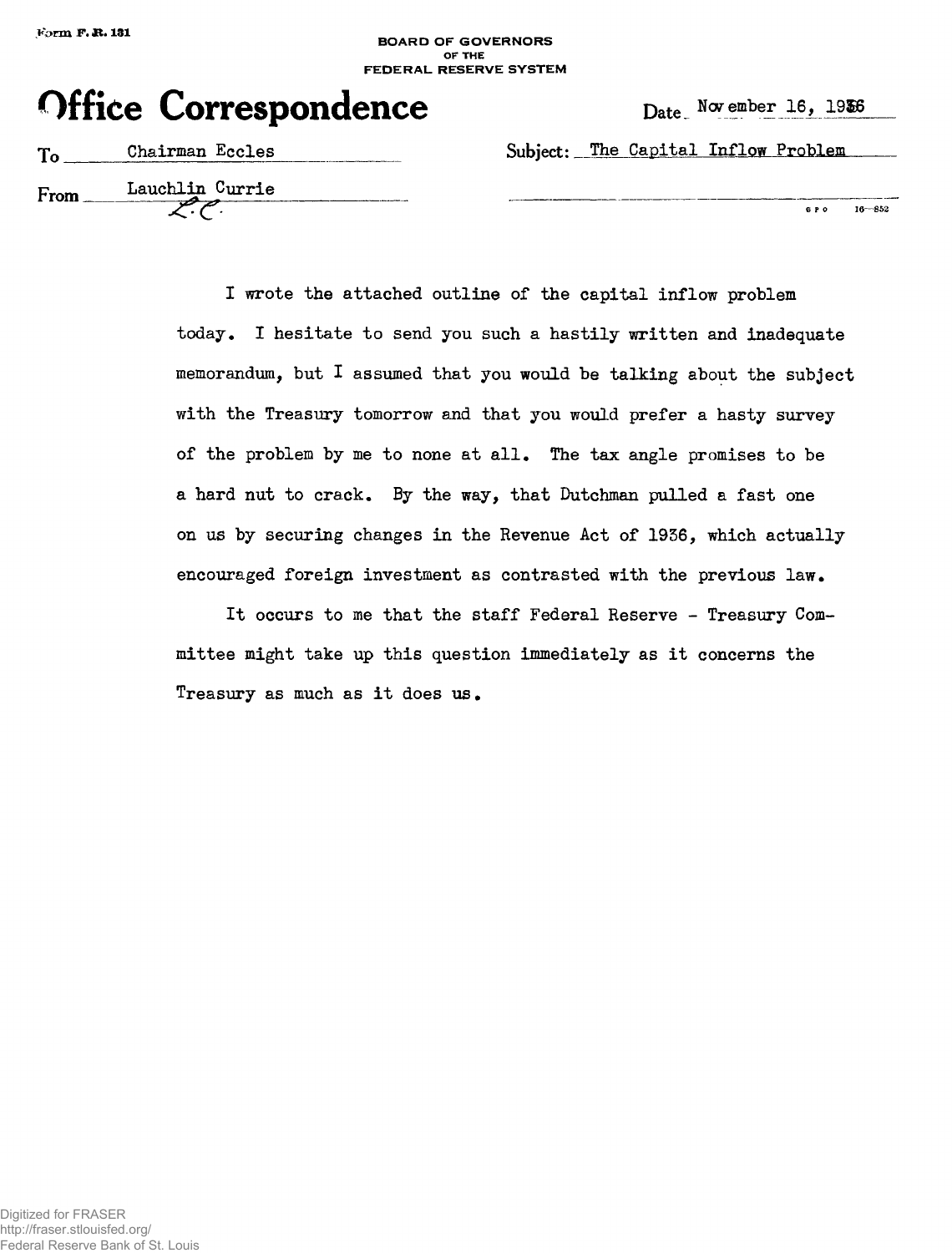## OUTLINE OF THE PROBLEM OF CAPITAL INFLOW

### Factual Background

It is estimated that foreign owned capital in this country in 1932 amounted to approximately \$4 billion and at the present time amounts to over \$7 billion. With no further inflow, the total will grow steadily and substantially through appreciation as recovery proceeds in this country. Moreover, since recovery has still further to go in this country than in England and many other countries, and since the prospects of political stability and peace are better here than abroad, it is a reasonable assumption that capital will continue to flow toward this country unless measures are taken to check the flow.

## The Case for Restriction of Capital Movements

### 1. Monetary Control

# (a) In an upswing of business

The general experience in this and other countries has been that capital flows in during and upswing and out during a downswing. It is, in other words, inflamatory rather than compensatory in its action. The supply of checking deposits and currency outside banks has expanded by over \$10 billion or 50 per cent in the past three years, and is now nearly \$4 billion in excess of 1929. It is questionable whether much additional expansion should be permitted. A net inflow of capital taking the form of gold results first in a corresponding expansion of checking deposits, next in a demand for securities and a tendency to lower interest rates, and finally in an expansion of excess reserves of member banks. Excess reserves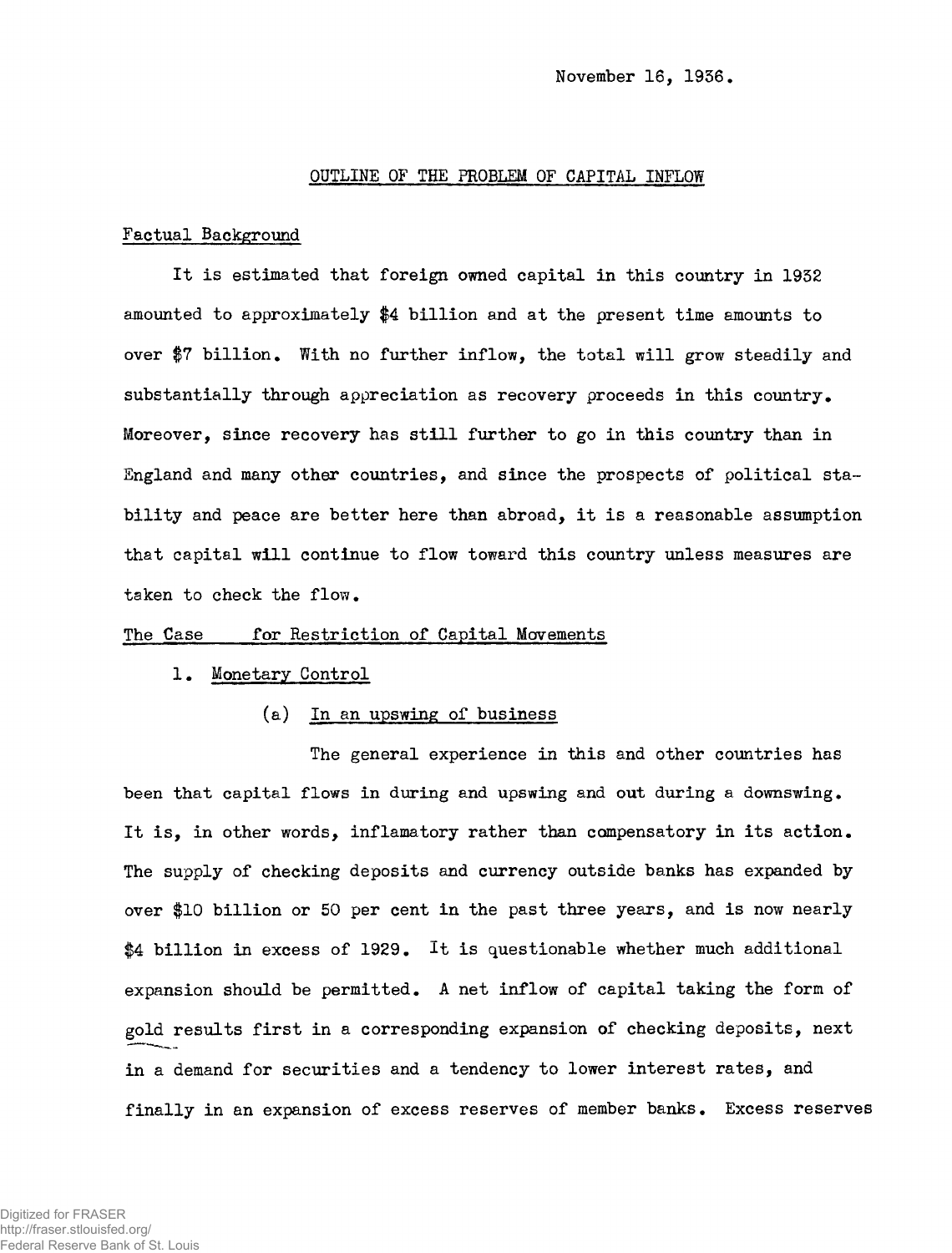now amount to approximately \$2.3 billion. If the remaining power to raise reserve requirements were exercised to the full at this time only some  $1.5$  billion of the excess reserves could be absorbed. The System holds \$2.4 billion securities, a substantial part of which it would doubtless be prepared to sell to wipe out bank reserves. There is, however, always the possibility that member banks may borrow back at least a portion of these reserves. It is obvious that an outflow of capital and gold now would be desirable from the point of view of the excess reserve problem, and it is equally obvious that a further inflow of a billion or so would render that problem so serious as to force the government to hold large idle balances in the Reserve banks. (One way of looking at this is that a further capital inflow would be purchased at the expense of the Reserve banks and the Treasury since it would force the Reserve banks to sell almost all their earning assets and the Treasury to pay interest on a greater volume of indebtedness than would otherwise be necessary.)

## (b) In a business downswing

When capital in the form of gold flows out in the downswing it decreases checking deposits correspondingly, it drives down stock prices and drives up interest rates, and it decreases the reserves of banks, which, unless offset, may lead to further liquidation.

It is apparent, therefore, that the unrestricted flow of capital into and out of this country makes far more difficult the problem of monetary control.

# 2. Security Prices and Interest Rates

One of the factors that makes more difficult the attainment of

-2-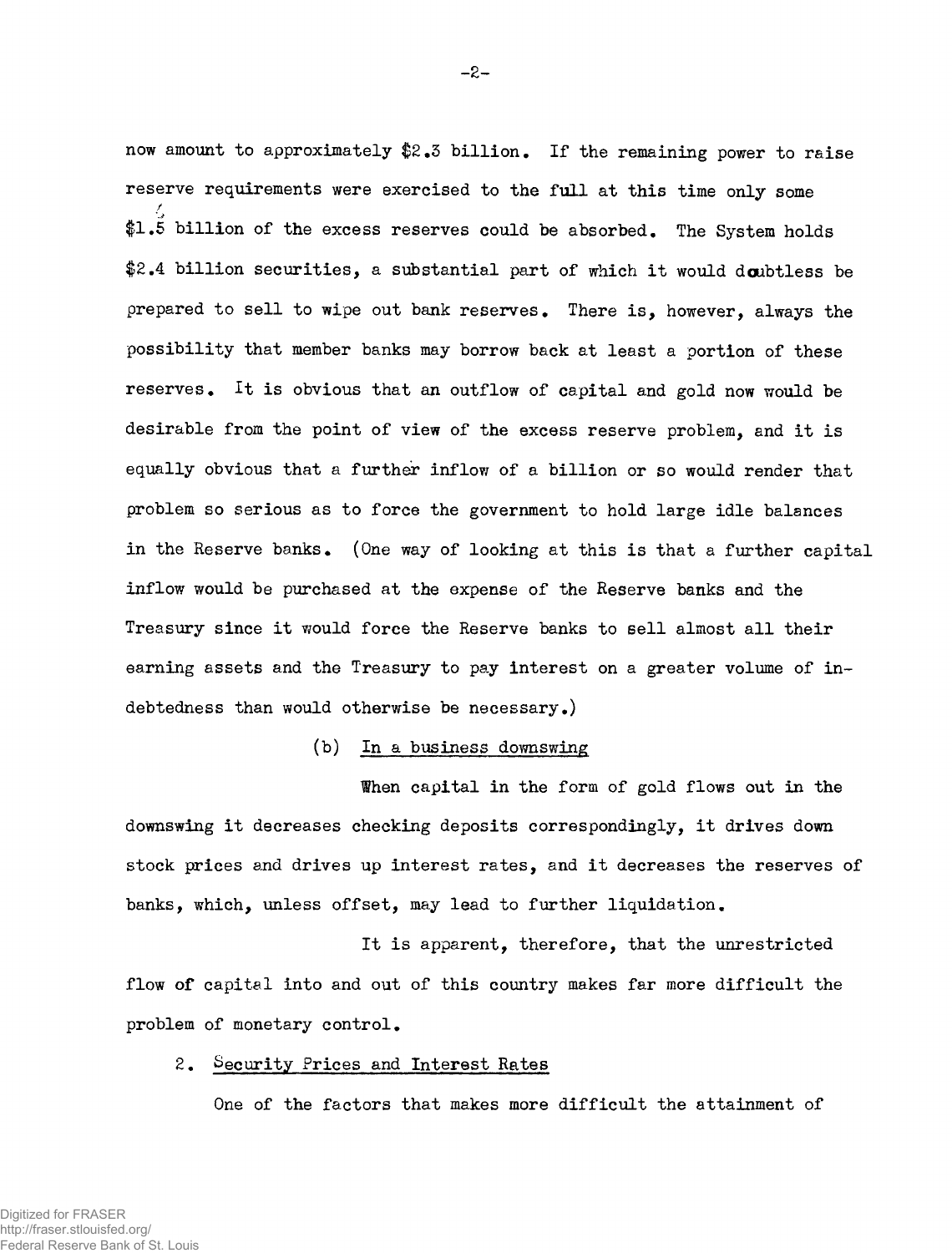economic stability is the instability of security prices. Foreign capital movements tend to aggravate rather than moderate that instability.

# 3. National Loss

Insofar as there is appreciation of principal and increasing dividends foreigners will be in a position to take more gold from us than they gave. It is not in our interest to bring about such an expansion of incomes and prices in this country so that we will import capital in the form of goods (a large excess of imports), since it is dangerous to make an income and price adjustment to such an unstable thing as capital movements. Even if it were there would still be a national loss, as we would be in a position of giving more goods than we had received, assuming as before that there is appreciation of principal and increased dividends. In both cases there would be a national loss, which distinguishes foreign profits on the purchases of our securities from domestic profits derived from the same source.

Our imports of capital in the Nineteenth Century came in largely in the form of goods and performed a real economic service in supplementing our meager capital resources to develop a continent. Since the war we have had an abundance of capital and the problem in the future may be that of finding sufficient outlet for home investment to keep pace with the possible declining marginal propensity to consume. Imports of capital, therefore, no longer perform an economic service comparable to the disadvantages they entail.

## 4. Threat to Our Freedom of Action

The larger the size of foreign claims on us that can be converted into gold at any time, the more is our freedom of action circumscribed.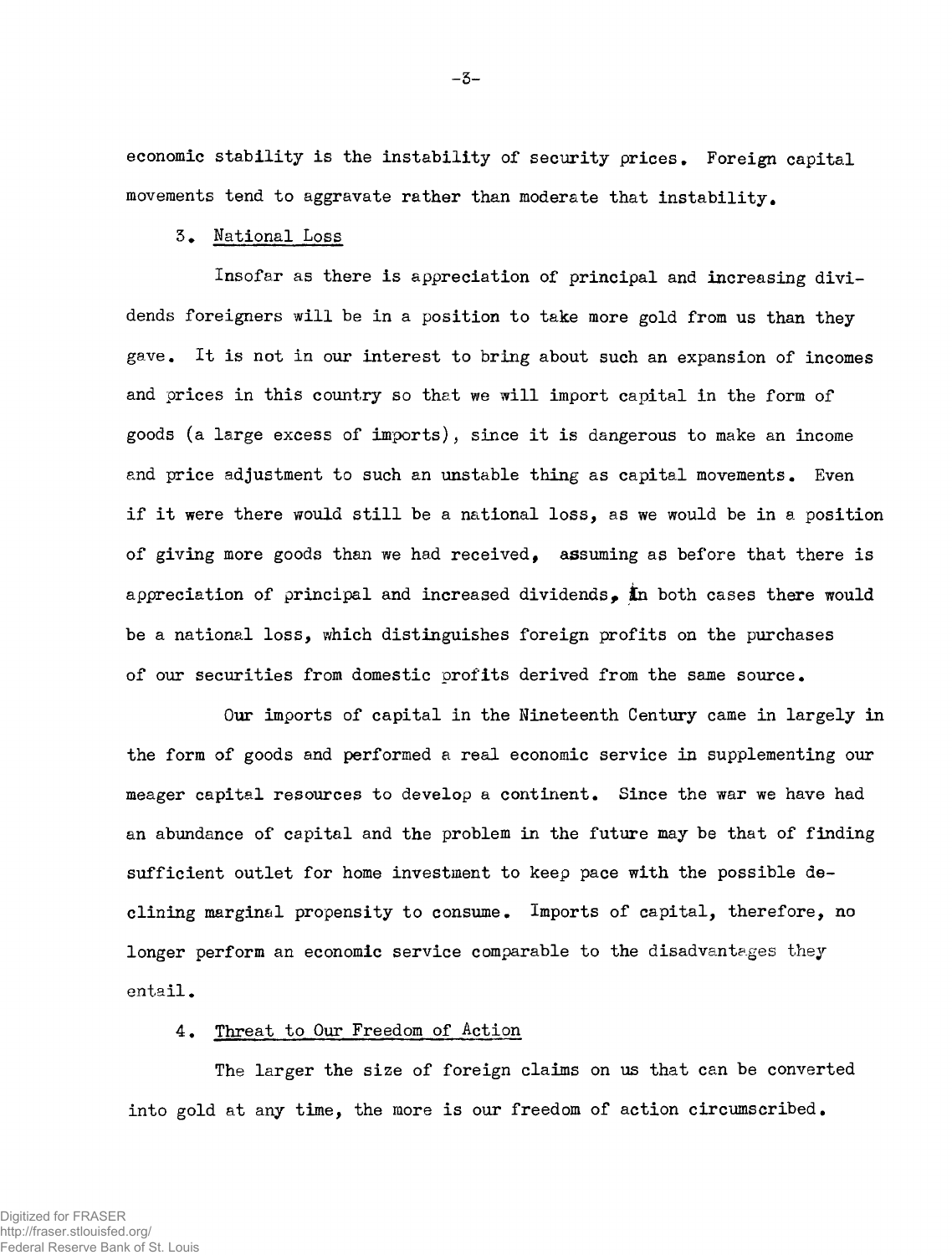One need only recall how the threat of a loss of gold was used to block any constructive efforts to check the deflation under Hoover to realize the strength and importance of this argument. It becomes even more relevant if we plan deliberately to unbalance our budget in the next downswing.

5. War

Foreign dumping of securities on our markets at the outbreak of the Great War forced the closing of the Stock Exchange. This could happen again. Utilization by foreign governments of the property of their nationals in this country would not only endanger our neutrality status but would cause internal disturbance in our security markets and production.

6. General

This subject touches upon the broad question of nationalism versus internationalism in economic matters. Some people feel that the more restrictions of various kinds are imposed the stronger will be the growth of nationalistic feeling, the less the possibility of maintaining peace, and the lower the standard of living of all countries. To restrict foreign capital imports would invite reprisals and would eventually result in less capital movements and less trade than would otherwise have occurred.

 $0<sub>n</sub>$  the other hand it can be argued that the causes of the intensification<sup>6</sup> of nationalism since 1914 have their roots far deeper than in trade and capital restrictions. These are symptoms rather than causes. The contribution we could make by removing restrictions might very well be more than counterbalanced by the domestic loss • Moreover these is some question as to whether we might not make a greater contribution by solving the problem of domestic stability. The smaller our international dealingsrelative to domes-

 $-4-$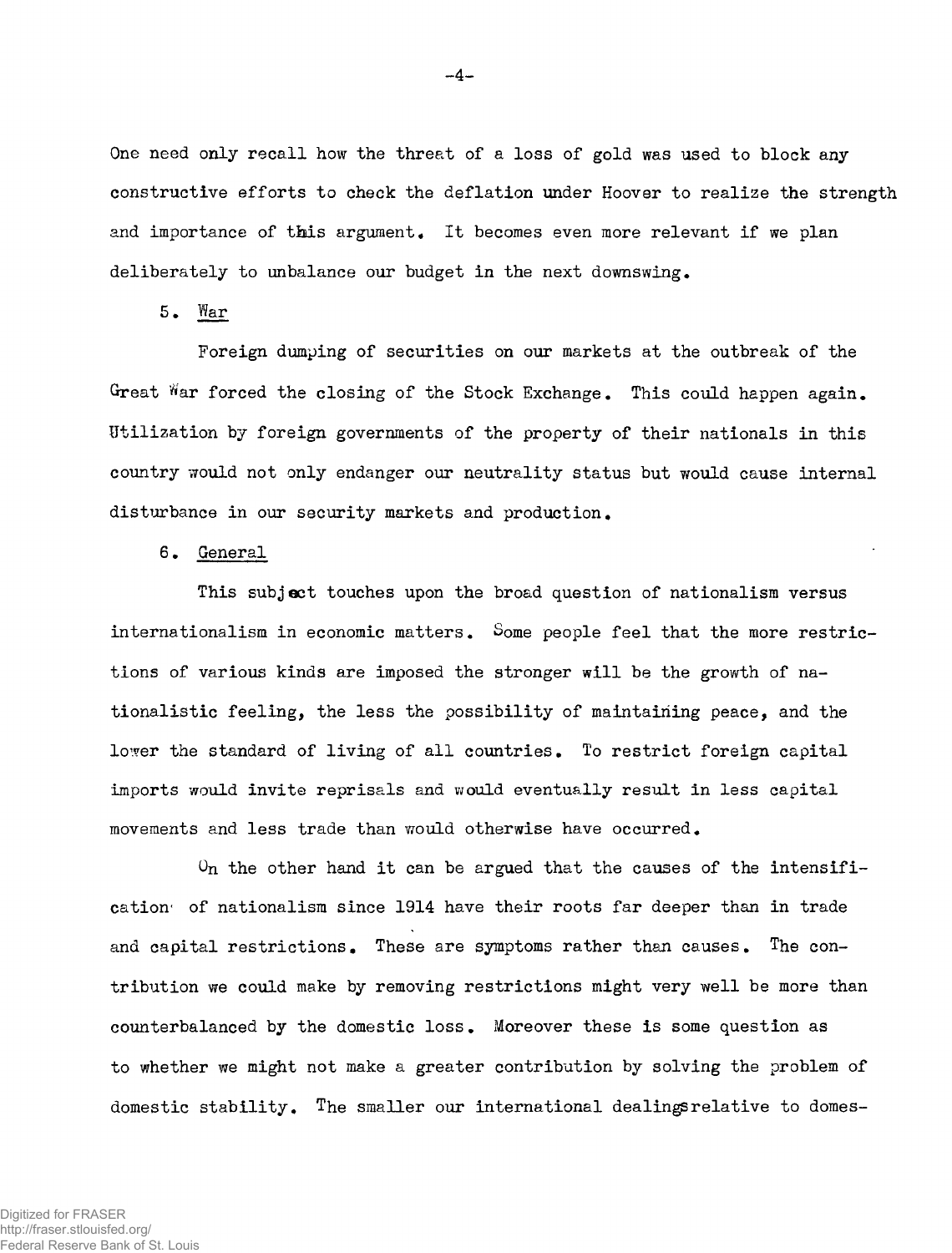tic production the less will our economy be exposed to disturbances originating abroad. The more our production becomes organized for world trade the less possibility there is of maintaining domestic stability in the face of world instability. Difficult as the solution of the domestic problem may be, the problem of achieving world stability is incomparably more difficult. If, on the other hand, we can achieve a decent measure of stable prosperity at home, we will have made a great contribution to world stability. Our demand for imports will keep up and of even more importance our example may induce other countries to adopt our methods.

Our domestic market is so enormous and our resources are so varied that the gains from continuous full employment at home would far outweigh the losses arising from our failure to utilise to the full the advantages of the international division of labor if such utilization entails, as seems likely, greater domestic instability.

#### Possibilities in Restricting Capital Movements

## 1. Exchange Control

This would be the most effective method, especially in preventing capital outflows. It is, however, much too drastic to be practical politically at the present. Something of a much less drastic nature might be done along this line, however, in requiring registration of all dealings in exchange and a declaration of purpose in each case. We had something like this in 1933 and it did not meet with much opposition. Such registration and declaration of purpose would be a most valuable aid in checking the evasion of other controls adopted and would in addition build up a body of information and administrative experience that would prove invaluable if at any time in the future it should prove desirable and feasible to institute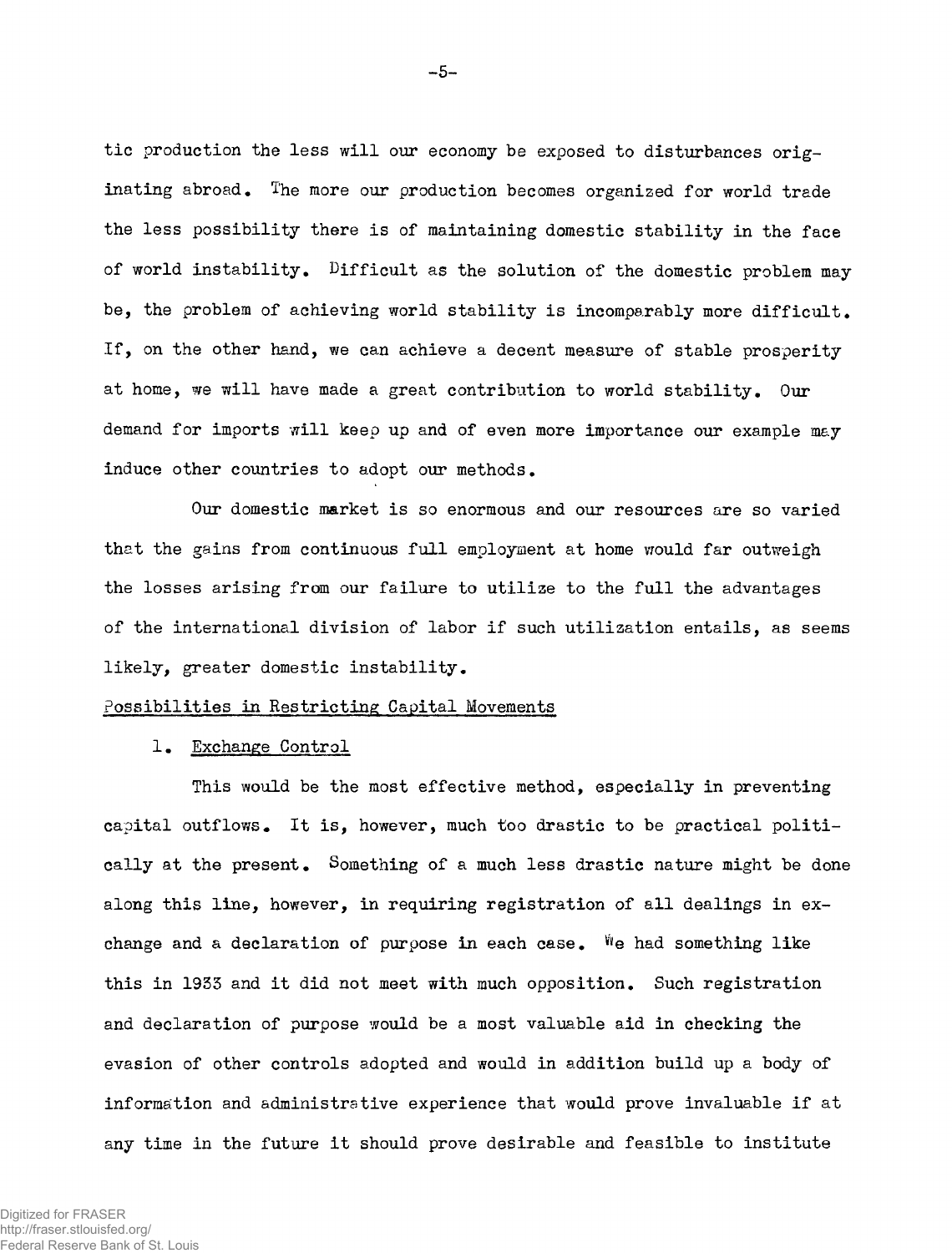exchange control,

## 2, Taxation

(a) Present Status

Under the Revenue Act of 1956, capital gains accruing to nonresident alien individuals and corporations are exempted from tax. Nonresident alien individuals are subject to a 10 per cent tax on their income other than capital gains derived from sources within the United States, This is deducted at the source, formerly all income includingcapital gains derived from the United States by nonresident alien individuals was subject to the normal and surtax rates applicable to residents of the United States,

Nonresident foreign corporations under the 1936 Act are subject to a flat rate of 15 per cent on the gross income from sources within the United States, exclusive of capital gains, except that the rate on dividends is 10 per cent. Formerly they were subject to a tax of  $15\frac{3}{4}$  per cent on the net income including capital gains.

The rates applicable to residents of Canada and Mexico may be lowered to not less than 5 per cent by treaty.

It is apparent that the changes made in the Revenue Act of 1936 had the effect of making foreign investment in the United States more attractive.

## (b) Capital Gains Tax

Capital gains of nonresident alien individuals and corporations might not only be made subject either to a high, flat, or a steeply graduated surtax rate, but the rates might be made much higher than those prevailing before 1936.

A high capital gains tax should make foreign investment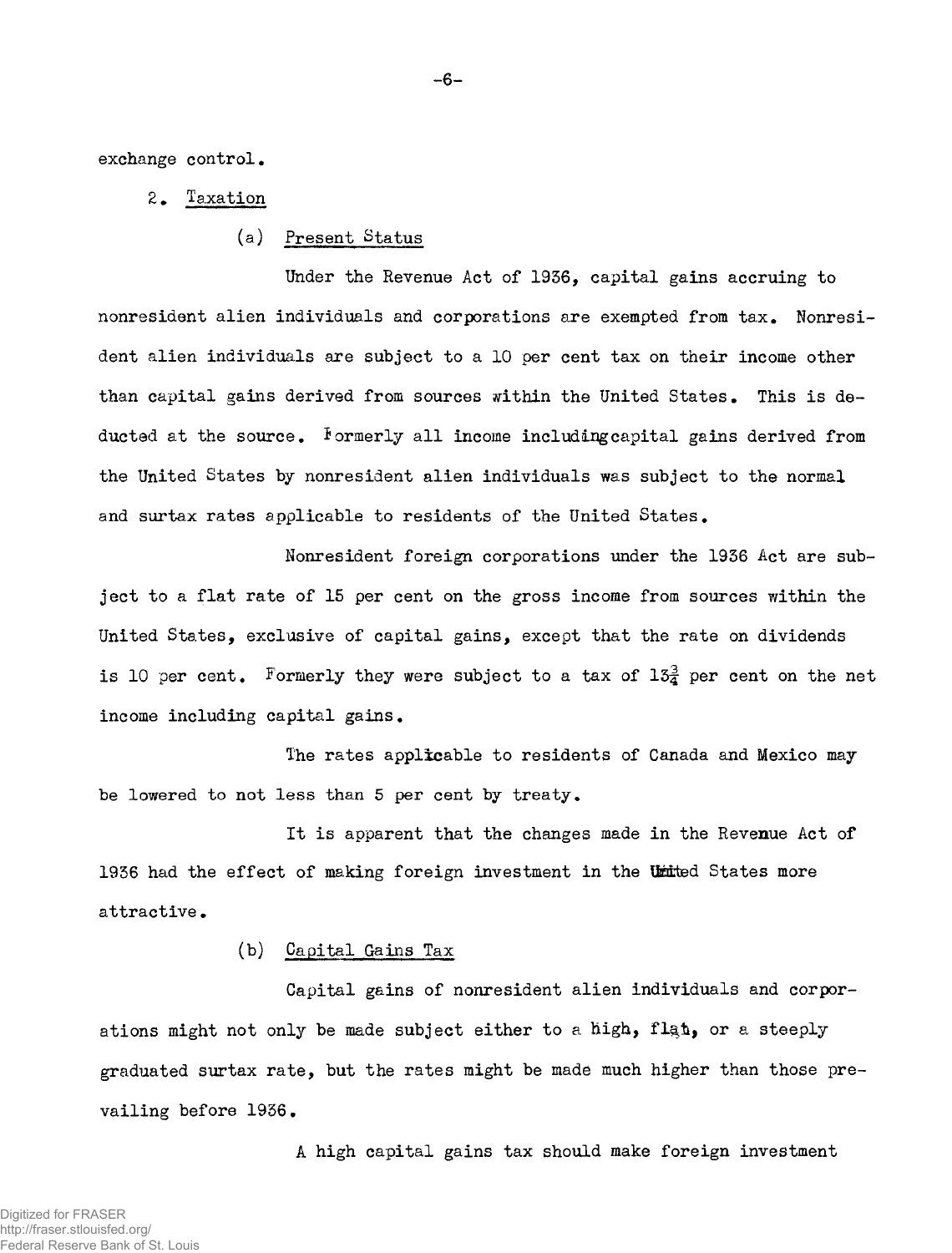here less attractive. A problem would immediately arise as to whether the tax should apply to stocks already held or only to future purchases. An argument for restricting it to future gains arising from future purchases is that otherwise "legitimate expectations" will have been disappointed and injustice done. Moreover it might be said we are only concerned with preventing future inflows of capital.

The validity of both these arguments is open to question. Foreigners have no guarantee that no change in tax legislation will be effected. That is one of the chances they take in investing in another country. We would not let the "legitimate expectations" argument weigh with us if it were a question of raising the capital gains tax on our own citizens and it is difficult to see why it should have greater weight in the case of foreigners. In the second place, we are not concerned solely with future inflows. The appreciation of existing foreign holdings would make our position more vulnerable and hence should be prevented as far as possible. Another argument for making the higher tax apply to securities purchased in the past is that it might induce some anticipatory sale of securities and removal of funds which would lead to an outflow of gold, a reduction in excess reserves and less possibility for appreciation of foreign holdings here in the future.

A high capital gains tax would by itself appear easy of evasion through the simple device of developing markets in our securities abroad, It might, however, be rendered more effective by being supplemented by the two following taxes.

> (c) A Purchase Tax of Five or Ten Per Cent on Stocks purchased by or on Behalf of Foreigners

-7-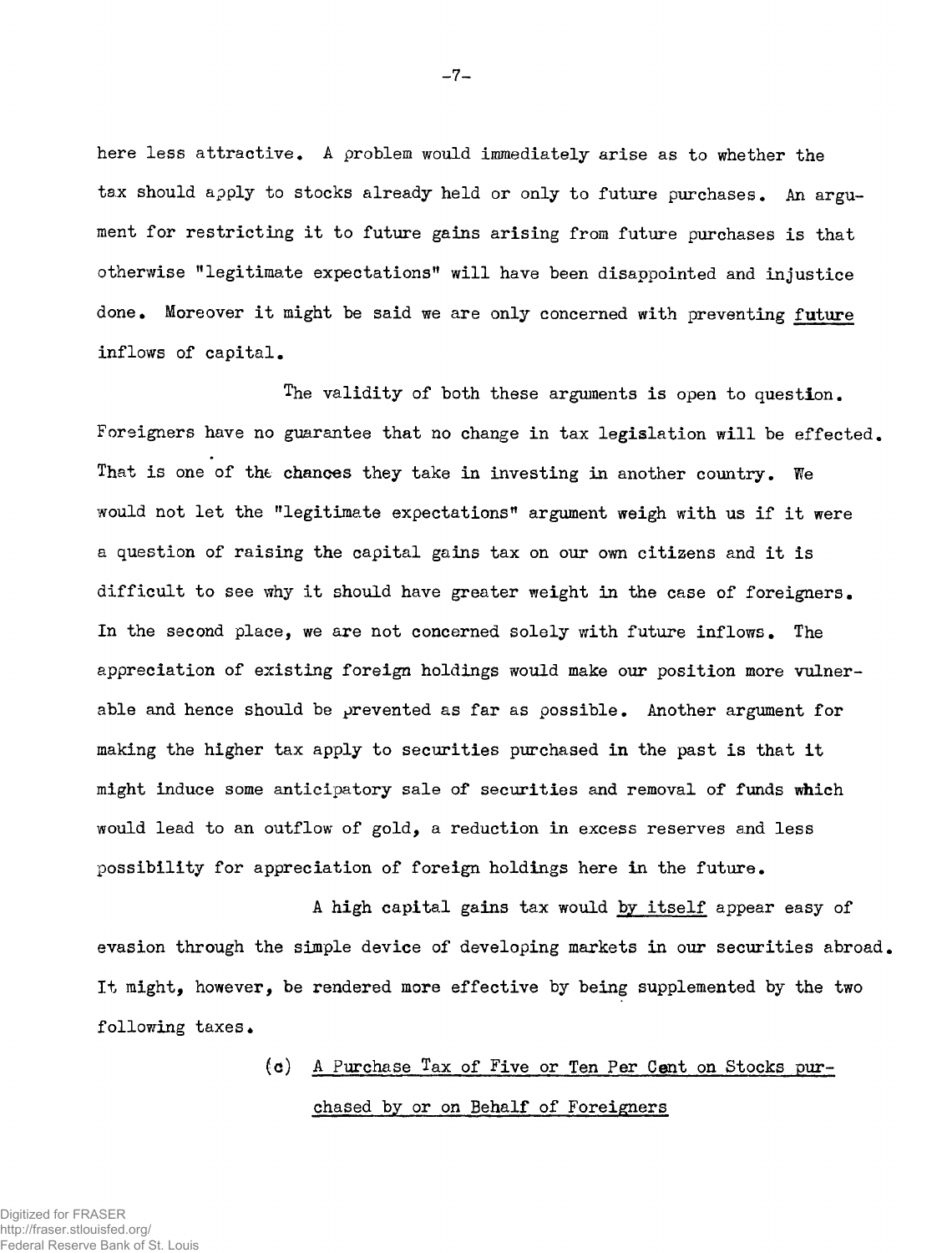Foreigners would undoubtedly be deterred from purchasing our stocks if they had to pay substantially more than the open market price. They could, however, get around this by having Americans buy the securities for them or by having Americans sell them the securities abroad. This could, of course, be met by making any American buying stocks for or on behalf of foreigners responsible for the payment of the tax and by making Americans selling securities abroad pay the  $tax_*$ 

## (d) A Higher Tax on Dividends

A higher tax to be deducted at the source on any dividends payable on stocks registered in the names of foreigners would not only act as a deterrent to foreign investment in our securities but would in addition act as a deterrent to the actual physical shipment of securities abroad in order to evade the capital gains or purchase taxes.

## (e) Some General Comments

It is obvious that this subject requires careful study. The status of Canadian investors is one problem. The advisability of discrimination as between direct investment in plant, etc., on the one hand, and in securities on the other, would have to be studied. The advisability of discrimination as between types of securities (for example bonds and stocks) may also arise. Possibilities of evasion would have to be studied not only for loss of revenue and from the viewpoint of discouraging capital inflows but also from their repercussions on the security markets.

On the basis of a cursory survey it would appear desirable to impose various taxes which would supplement each other. Short of exchange

-8-